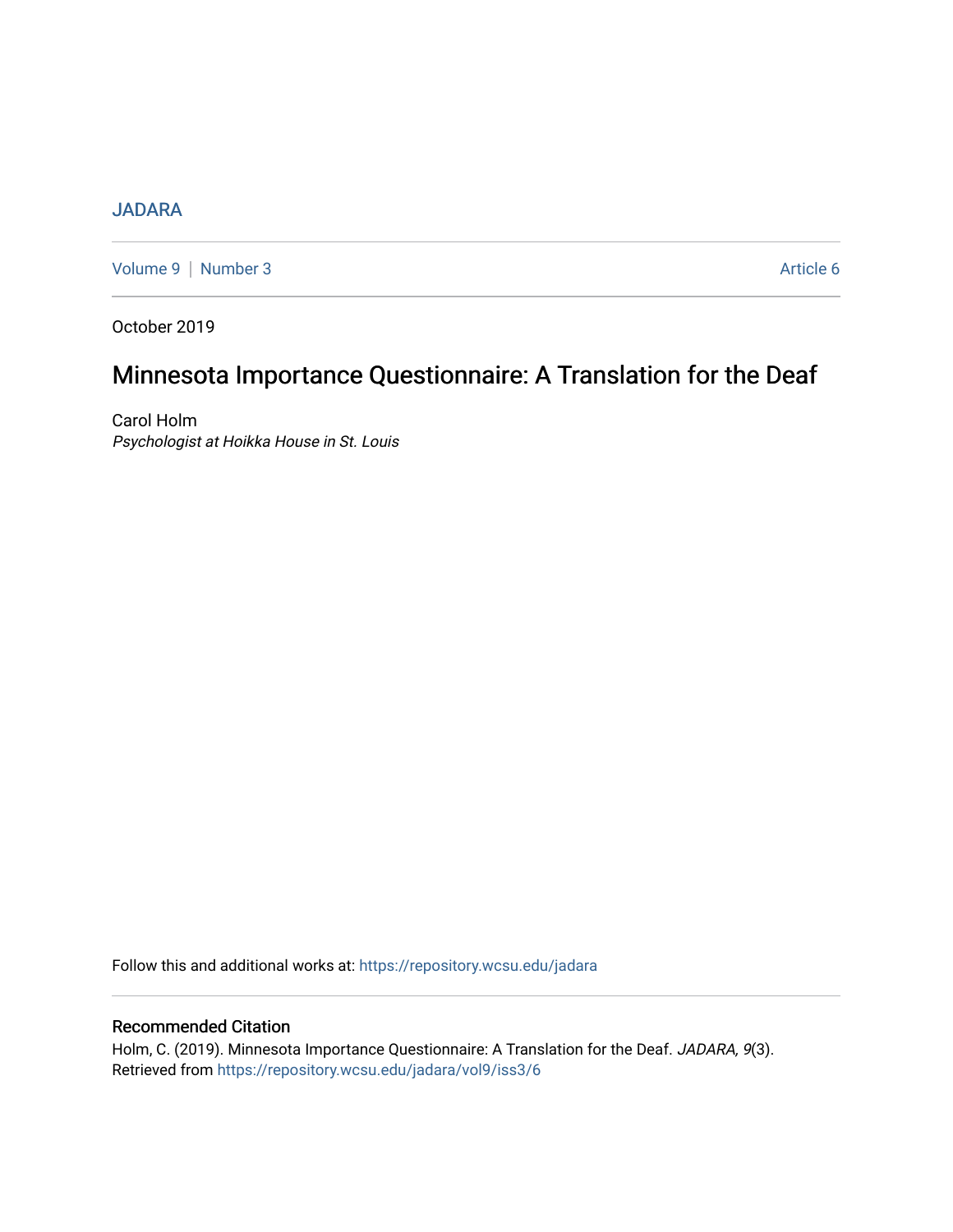# MINNESOTA IMPORTANCE QUESTIONNAIRE: A TRANSLATION FOR THE DEAF

# Carol Holm

During the 1930's the Hawthorne Studies on industrial efficiency first called attention to the importance of job satisfaction among workers by show ing that satisfied workers not only are more productive, but they cost an employer less for such industrial loss as absenteeism, personal injury, and property damage. Since that time the field of vocational adjustment has developed an increasing interest in worker satisfaction. Yet, as a general rule, this aspect of guidance counseling is deemphasized in work with deaf people.

Part of the explanation for this is the difficulty one has in finding jobs for deaf people in a society that considers the deaf retarded and behaviorally strange. Good jobs have always seemed to be available in such a narrow range of vocations for these people, that training a client and placing him in a pay ing position was, and is, the primary concern. Any dissatisfaction he might experience is outweighed by his status of wage earner and thus acceptable citizen. The same pattern is commonly found among the majority of workers when the total economy of a society is in a depression. Satisfactions other than money are left to be found in nonwork areas of life.

Recently, however, as new employment opportunities arise because of broader vocational training and better community awareness of deafness, there is an increasing need to explore ways of identifying deaf workers by dimensions other than ability and skill. As the sensitive counselor has always known, deaf clients also can be defined in terms of needs, attitudes, and values.

Ms. Holm is a psychologist at the Hoikka House in St. Louis. Requests for reprints may be sent to her at 11524 Palmer Road, Bloomington, MN 55435.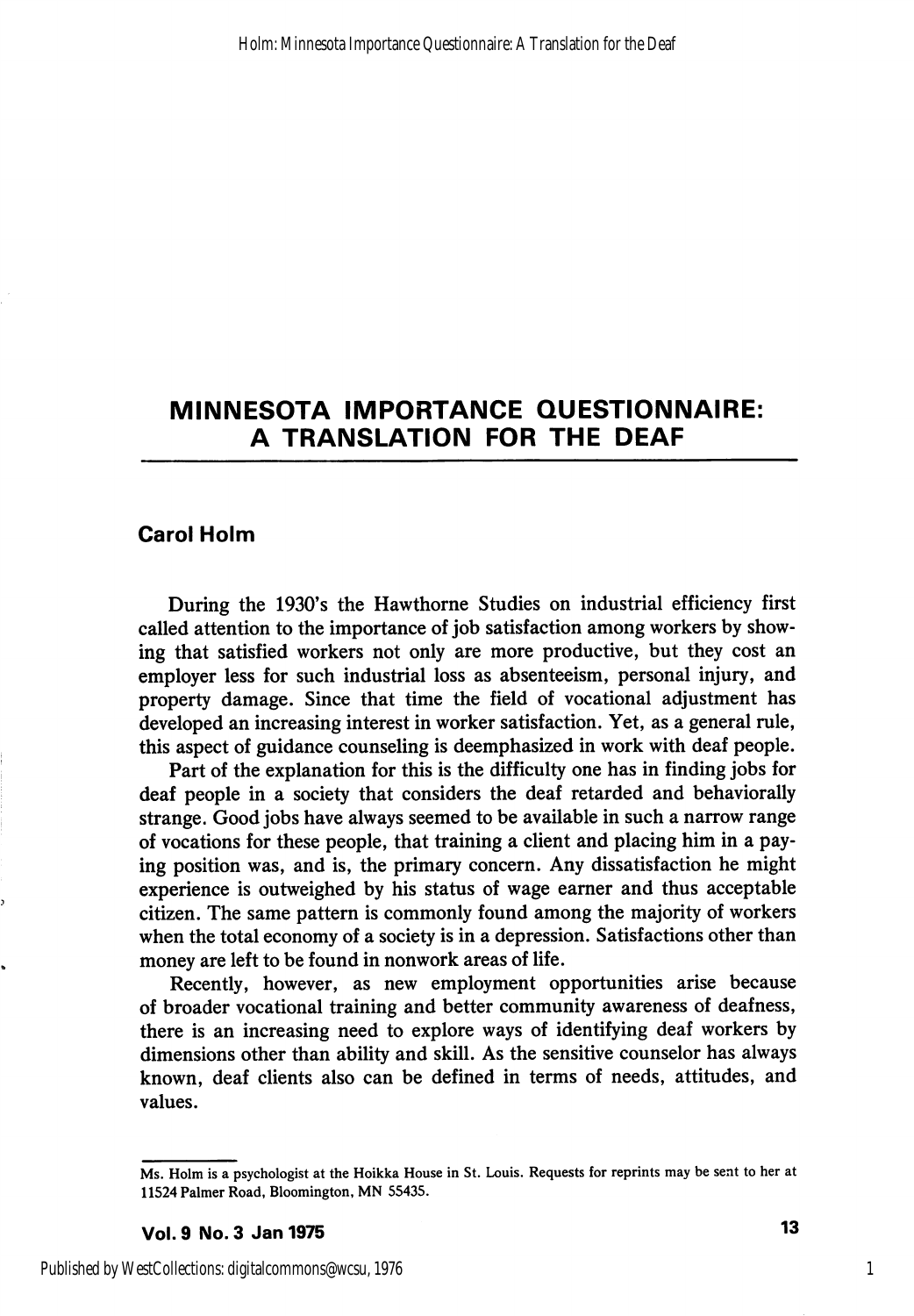To determine the potential satisfaction of any worker for a particular line of work, needs, attitudes, and values must be measured against the reinforcer system of that specific job (salary, opportunity for advancement, congeniality of coworkers, etc.). For people who can hear normally, these traits are usually determined by psychological measurement instruments. One such measure ment instrument designed for use in the vocational guidance situation to determine within individual value patterns of clients is the Minnesota Impor tance Questionnaire (Gay, Weiss, Hendel, Dawis, and Loftquist, 1971). Once administered and scored, the MIQ can be used in various ways. Scores can be matched with Occupational Reinforcer patterns (Rosen, Weiss, Hendel, Dawis, and Loftquist, 1972) to predict correspondence between the individ ual's needs and the reinforcers in a specific work situation. Results can also be used to prepare a counselor for a good helping relationship by indicating the direction of a client's attitude toward work in general. Two sets of scores for one individual over time can help assess changes in needs, e.g. scores from pre- and post-disability testing or pre- and post-therapy testing. Another possibility is to use the results to help a client find satisfying use of nonwork time.

Regardless of its potential, this instrument is not used with deaf clients. It is a questionnaire, and questionnaires generally are not considered appropri ate tools for evaluating deaf people. Their verbal nature and their insensitivity to cultural deprivation make them invalid. As early as 1921 (Pinter and Patterson), educators and psychologists criticized the results of such testing as being artifacts of the measurement. Adjustment of instrumentation has been made from time to time, each adjustment usually improving the procedure to some degree, yet criticism continues (Levine and Wagner, 1974; Sachs et al, 1974; Vernon, 1968). The major problems specified in the literature are:

- 1. English language: Only ten percent of the deaf population is able to read at the level of grade five or above (Boatner, Stuckless, & Moores, 1964), although performance tests show mean intelligence to be equal to that of people who hear normally (Brill, 1962). Moreover, according to a study done by Hammermeister (1970), reading level does not improve over time among adults. Vocabulary increases, but compre hension does not. Therefore, nonlanguage tests are considered by most professionals as the only effective means of evaluation. There is a recent trend, however, which seriously questions the exclusive use of nonlanguage testing (Levine, 1975; Ross, 1970).
- 2. Experience field: Cultural deprivation, the result of communication inadequacies, narrows the testee's experience range for those items that are culturally based.
- 3. Independent decision making: The evaluation of one's own ideas where no right or wrong answers are called for poses problems especially for young deaf people who have had little training or practice in making decisions for themselves.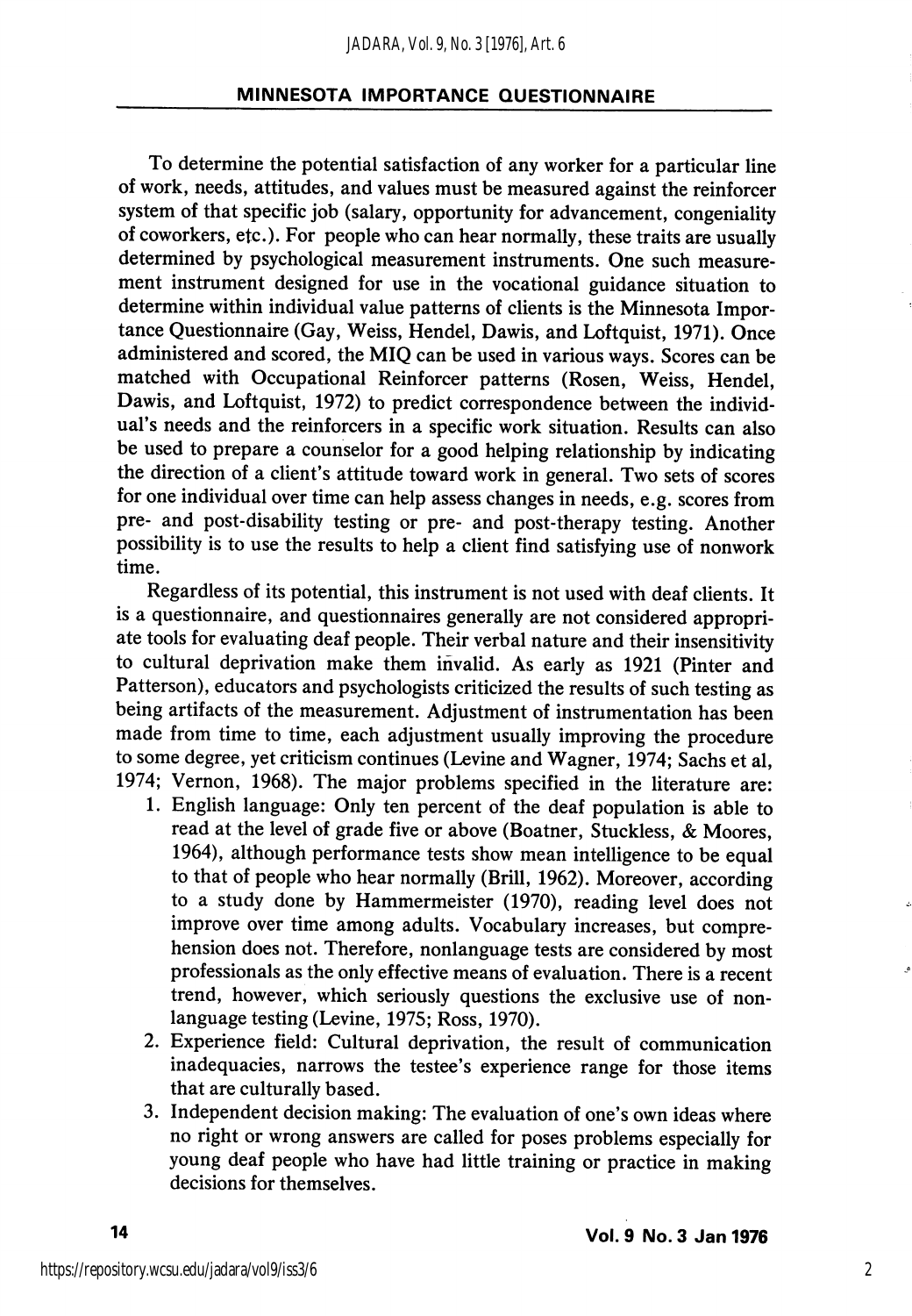- 4. Multiple choice format: The use of several answer choices seems to promote confusion with people who have low reading levels and a tendency toward reduced short term memory (Levine, 1956).
- 5. Group testing: In addition to the obvious communication problems present when giving explanations and directions during test adminis tration, further difficulties derived from a deaf person's dependence on peers to answer questions when an administrator cannot communi cate well with him.
- 6. Separate answer sheets: Reading a question on one paper and answer ing it on another seems to add to the confusion and anxiety already present.
- 7. Fatigue: Excessive test taking anxiety and unaccustomed verbal con centration and eyestrain can cause levels of fatigue far above those for nondeaf clients.

The arguments against questionnaires in general are reasonable, yet in spite of its status as a questionnaire, the MIQ may be a potentially useful tool for vocational guidance work with the deaf. For the majority of clients the problems need not be insurmountable.

Undoubtedly, the most important problem is the first one, language. The MIQ is certainly a verbal test. The authors of the MIQ state that the reading difficulty of the twenty statements is at a fifth grade level (Weiss, Dawis, England, and Loftquist, 1964, p.20). If only ten percent of the population in question can read at a fifth grade level or above, most applicants for services would be incapable of taking the test. If, however, a translation having a second or low third grade reading level were developed, a much larger number could benefit. Only thirty percent are considered illiterate (Boatner, et al, 1964).

The second problem, experience field, may not be correctly applied to this test, for the concepts expressed in the items are easily understandable by an adult population. It is culture bound only to the extent that a testee has had experience with the world of work. With more work experience, more accurate understanding of the test would occur. This would apply equally to all populations.

In addition, the test is ipsitive (SIC), with the 210 items being composed of only twenty basic concepts, each of which is weighed separately against each of the others. If the language could be adjusted so that each concept is well understood at the first reading, repeated contact should result in a growing familiarity that could lessen the apprehension, and sometimes hostility, that deaf individuals often harbor toward verbal tests.

The third problem, independent decision making, may be related to experience also. Items which can relate at least partially to real past experience and emotion are more concrete, and thus more easily compared, than items which project into future and imagined experience.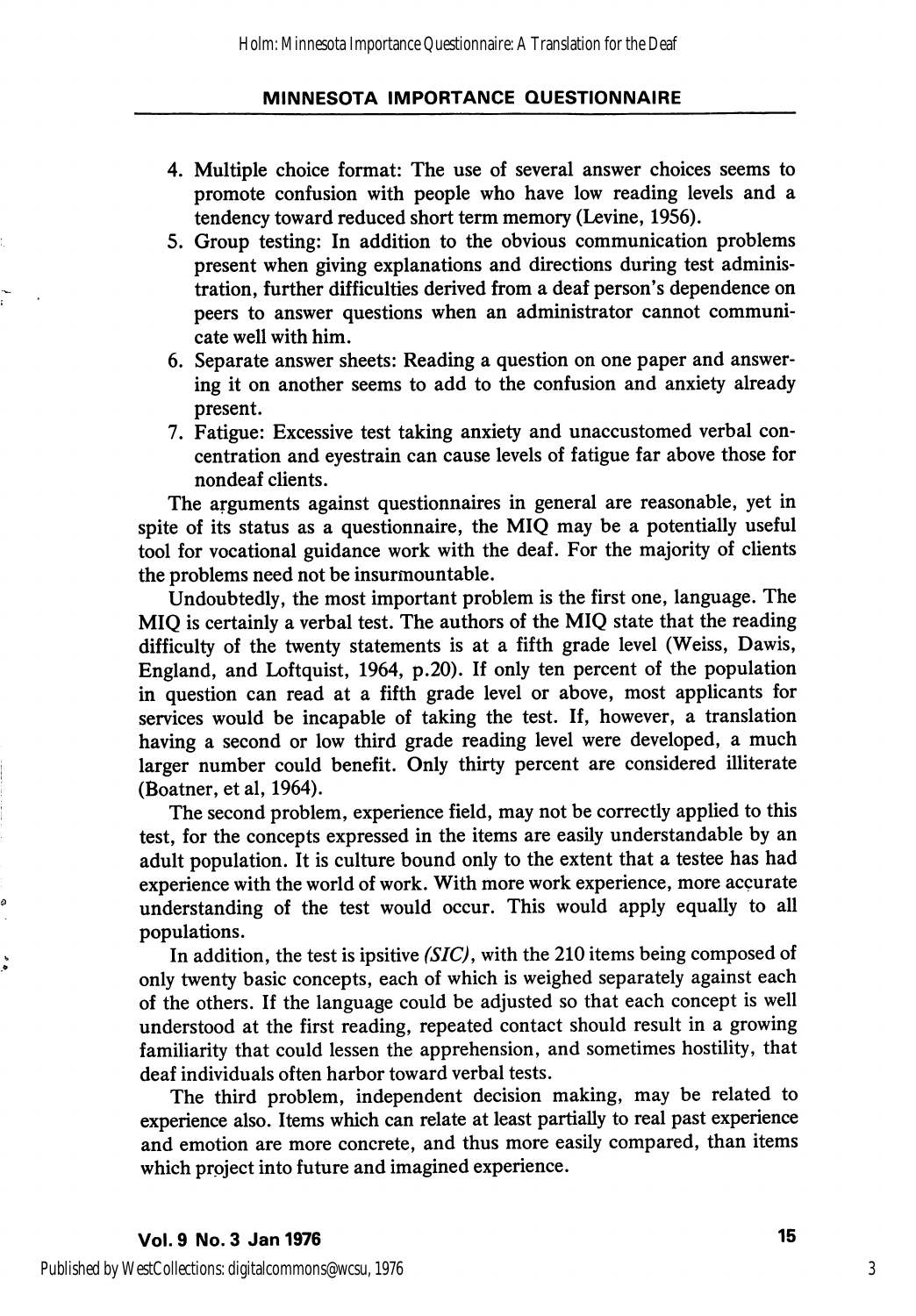The fourth problem, multiple choice format, also may not be applicable here since there are only two possible answers to each question. If not non existent, the problem is greatly reduced.

With certain adjustments the remaining problems could be eliminated, or at least minimized. First, individual testing, or working with two or three clients at the most, should be the standard practice. As most vocational counseling is done on an individual basis, this should be within the structure of an agency or school. Second, if separate answer sheets seem to cause undue stress, it might be possible to prepare a test booklet similar to the one used for Form R of the MMPI. In this way less testing confusion would be combined with easily scored responses. Finally, by establishing a standard division point, the test could be administered in two sessions when excessive fatigue seems to be a problem.

The primary problem, then, in administering the MIQ to deaf clients is language difficulty, making the primary adjustment the formulation of a translation into the lowest possible grade level of English. To develop such a translation was the goal of this study.

# TEST DEVELOPMENT

#### **SUBJECTS**

Thirty-eight subjects were chosen from post high school vocational pro grams for deaf students. Reading scores, which were needed to estimate the level of difficulty of the items, were available through the vocational pro grams. High school students were not used because of their lack of work experience and their immature views of the world of work.

Of the thirty-eight students, twenty-five attended the St. Paul Technical Vocational Institute in St. Paul, Minnesota, and thirteen subjects attended the Anoka Vocational School in Anoka, Minnesota. Twenty-three students took part in the development stages and fifteen were assigned to the evaluation of the final draft. Work experience among the group was varied but most sub jects had not experienced permanent full time employment.

#### METHOD

Two deaf adults with good English and many years of experience in communicating in manual language acted as advisors to the author. Their help was invaluable in capturing the subtleties of the language variations of deaf people.

The translation was prepared in several repeated steps. First, the twenty statements of the MIQ, plus the introductory statement, were put into Ameslan Á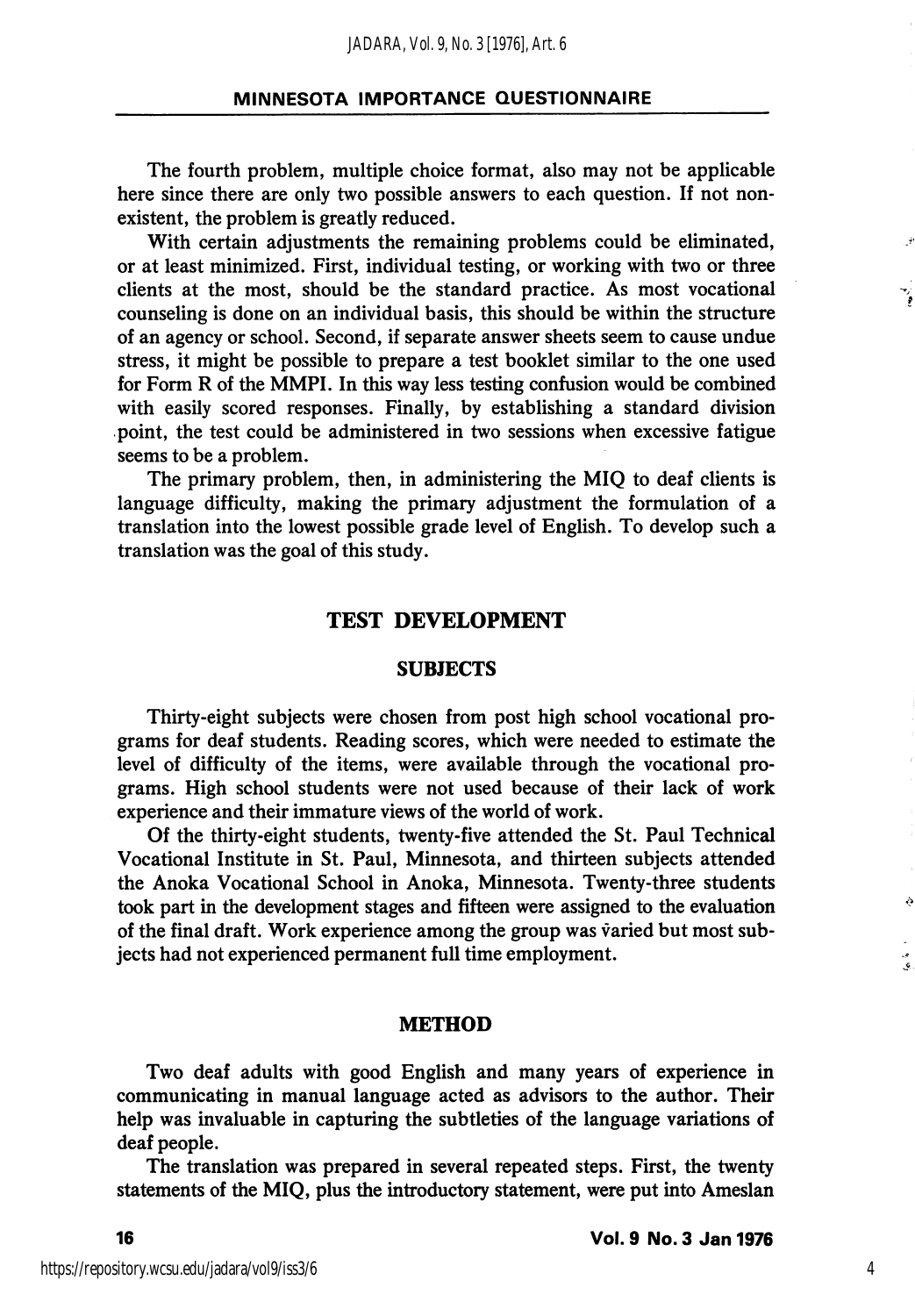as locally understood. Next, these statements in Ameslan were signed to a small group of deaf vocational students whose reading scores on the Gates Test were at the third and fourth grade level. The students were asked to observe each signed sentence, one at a time, and then to write the English for each sentence in their own words. If the students did not understand the signed statement they were to report it. If they could not translate the signs into English they simply were to leave blanks for the words they did not know. It was felt that sentences which could be written by students with third and fourth grade reading levels could be read by those with second and third grade reading levels. The English on these papers then was compared with the original items and, on the basis of errors and omissions, revisions were made. New words and phrasing were substituted in troublesome areas.

At this time a sign translation was devised for the instructions. Although test administration could probably be entirely pantomimed, pantomime alone for deaf persons has been shown to be less effective than verbal instructions are for the nondeaf (Graham and Shapiro, 1953). Easily understood instruc tions not only would explain the test, but would help the deaf testee to feel more secure in the test taking situation.

The revised translation including the instructions was then administered to a different group of students who as yet were unfamiliar with the test. The process was continued for two more cycles. The results of the three cycles then were put into grammatically correct English as nearly like the sign sentences as possible. This was the foundation of the final instrument.

To determine understanding level, individual students with Gates Reading Test scores at second and third grade level who had not yet seen the test were worked with individually. These students were asked to read each sentence of the instructions and then sign the meaning to the examiner. When this was completed, they were briefly questioned on the meaning of the test and the test procedure. They then worked through the introductory statement and the concept statements in the same manner. Problem words and phrases were noted. Finally, each student was given a sample questionnaire of ten items and asked to complete it without help. Again, after each small unit of students had individually reviewed the sentences, more adjustments were made. There were three of these cycles.

During the last cycle the key word, "importance," was changed in the introductory statement to "want." Originally this word was retained and explained by providing the drawn sign for the word, but some of the students with lower reading levels continued to be confused. Since understanding the introductory statement is basic to the questionnaire, a simpler but parallel concept was essential. "Want" was chosen. "Importance," including the drawn sign, has been used in parts of the explanation for conceptual integra tion by more verbal testees.

It also was decided at this final stage to advise the testee of the repetition of items in the body of the test. This is not done on the original questionnaire.

ja.<br>K

ć.

تە<br>ق

Published by WestCollections: digitalcommons@wcsu, 1976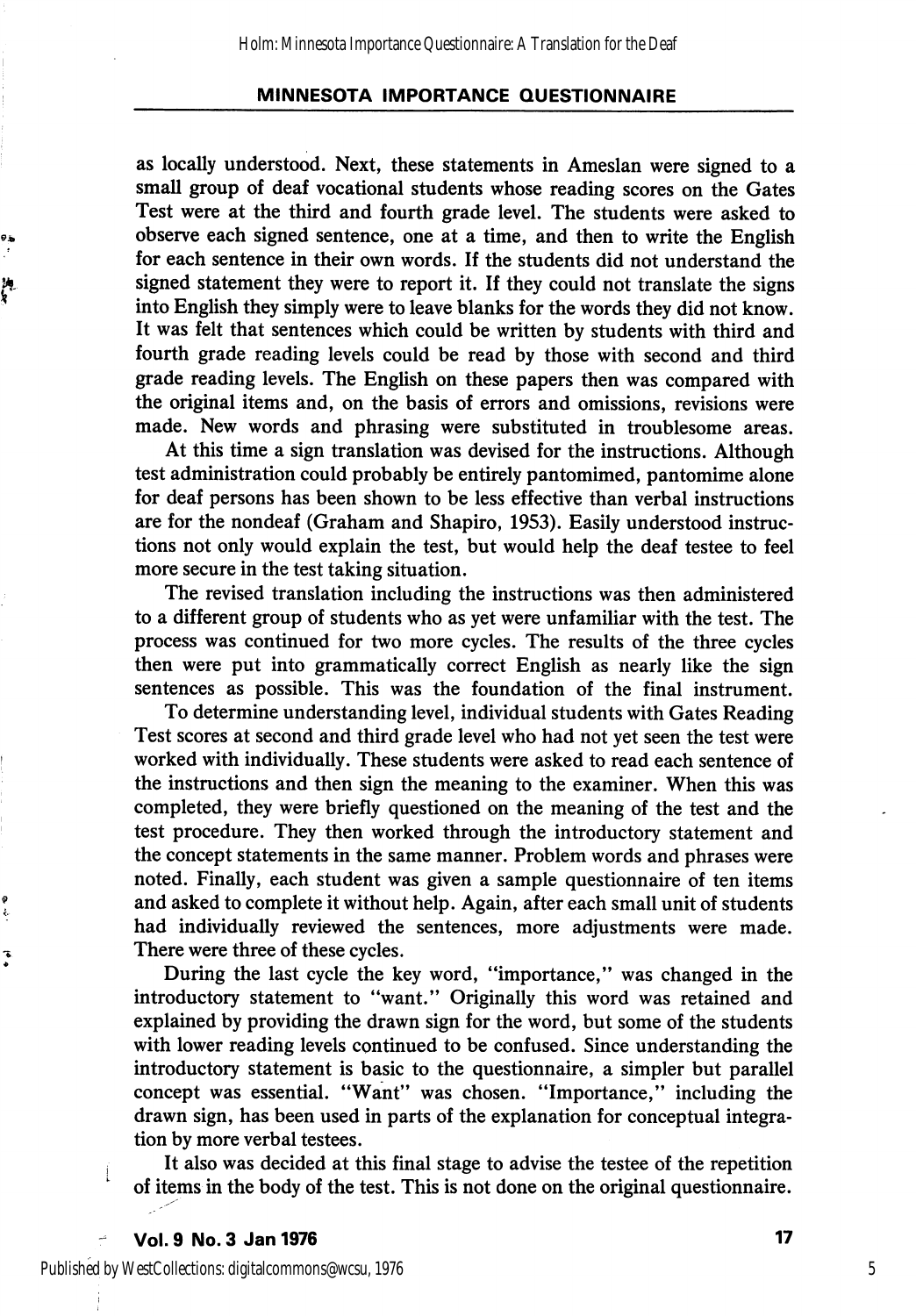Since most tests do not repeat items, a person with poor reading skills may lack the confidence to assume he has correctly understood preceding questions and realize those following are repetitions. He may suspect instead that he has missed slight verbal variations and answered earlier items incorrectly.

The final draft of the instructions, concept sentences, and sample test were reproduced. Students with reading comprehension levels of second, third, and fourth grades were given copies and asked to read the instructions and concept sentences, underlining unknown words and checking any sentences that were not understood clearly. They were directed to check only sentences in which concepts were unclear regardless of their understanding of the individual words. Each student then completed a sample test. The students, as they finished the sheets, were spot checked to be certain they had under lined all unknown words and marked every sentence which was not understood. Otherwise no personal assistance was offered.

#### RESULTS

The results of the language level evaluation for the fifteen subjects is found in Figure 1. On the basis of these findings, it is concluded that the MIQ trans lation is valid for deaf individuals with a reading comprehension level of grade 3.3 or above in situations where the examiner is unfamiliar with the language of signs. For reading levels between 2.5 and 3.3 the test would be valid fifty percent of the time and could be used with caution for that group. One should keep in mind that this is an extremely limited study. The numbers are small and the sample population is selected from a narrow age and experi ence group. The results are meant only to show the possible usefulness of such a test.

### A SIGN TRANSLATION

Although no signing was used in the final evaluation, for purposes of standardization a sign language guide was constructed to be used by those examiners who are able to communicate manually. In using the guide one simply applies local signs to the words as indicated. Admittedly, unstructured Ameslan and natural expression by proficient signers is a superior means of communicating. Yet a structured form provides better reliability control, making it possible to norm the test more accurately on a deaf population regardless of the method of communication used. Signs of course do vary from locality to locality, but this could be an administrative advantage rather than a shortcoming. If signs and their exact meanings vary locally for specific words, to keep the concept stable the sign words should vary equally in the testing situation. In addition to the guide's value in normalizing results, it

6

。<br>者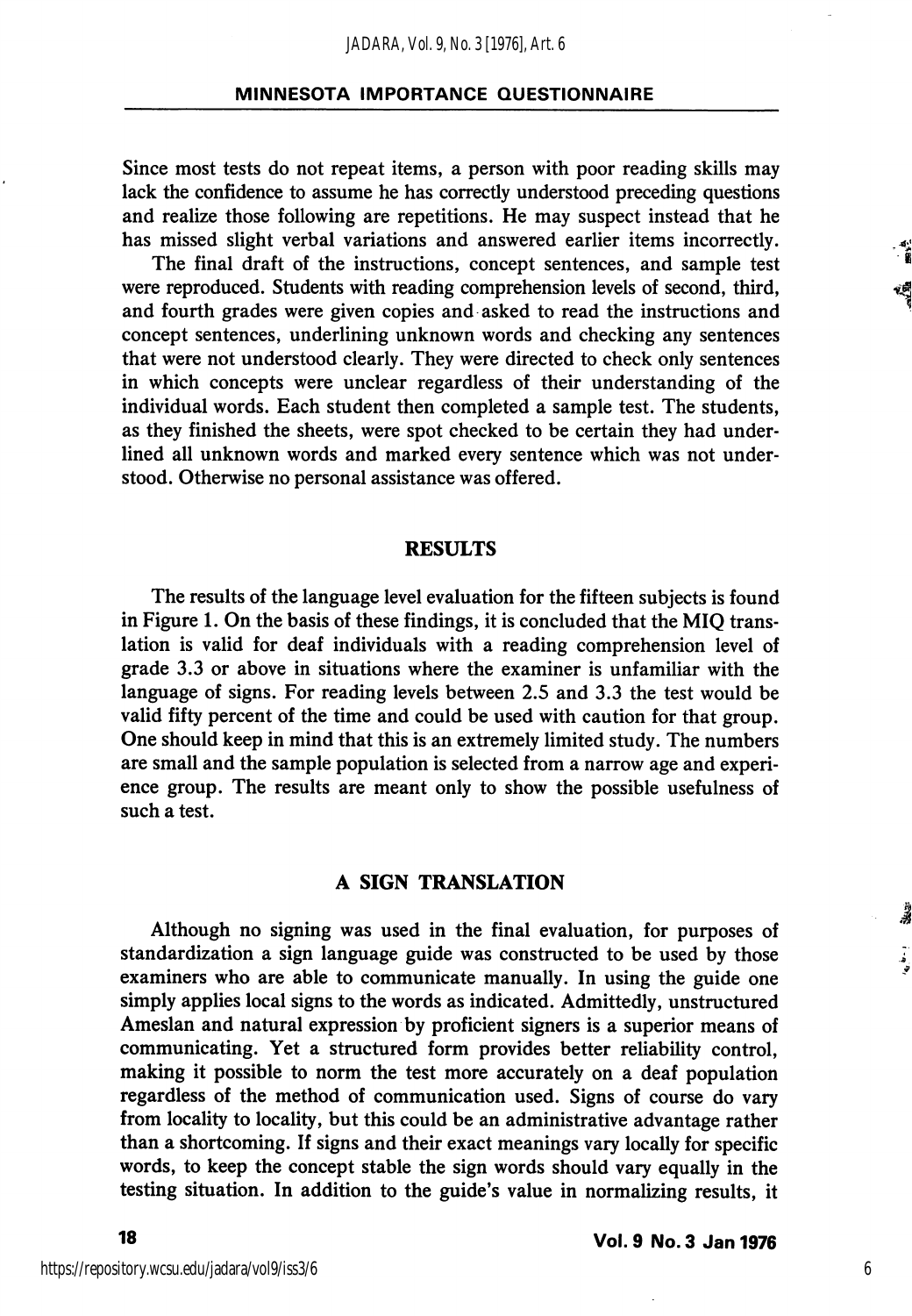| ı<br>L |  |
|--------|--|
|        |  |
|        |  |
| ŗ      |  |
|        |  |

7

| Lett Life CCL inCite is a Cite Ct                                                                                     |
|-----------------------------------------------------------------------------------------------------------------------|
|                                                                                                                       |
|                                                                                                                       |
|                                                                                                                       |
|                                                                                                                       |
|                                                                                                                       |
|                                                                                                                       |
|                                                                                                                       |
|                                                                                                                       |
|                                                                                                                       |
|                                                                                                                       |
|                                                                                                                       |
|                                                                                                                       |
|                                                                                                                       |
|                                                                                                                       |
|                                                                                                                       |
|                                                                                                                       |
|                                                                                                                       |
|                                                                                                                       |
|                                                                                                                       |
|                                                                                                                       |
|                                                                                                                       |
|                                                                                                                       |
|                                                                                                                       |
|                                                                                                                       |
|                                                                                                                       |
|                                                                                                                       |
| LL : " " " ( " } CL : " ) LL : " } LL : " } LL ( Cl : " " } L( CL : " " LL ( CL                                       |
|                                                                                                                       |
|                                                                                                                       |
|                                                                                                                       |
|                                                                                                                       |
| <b>Contract of the contract of the contract of the contract of the contract of the contract of the contract of th</b> |
|                                                                                                                       |
|                                                                                                                       |
|                                                                                                                       |
|                                                                                                                       |
|                                                                                                                       |
|                                                                                                                       |
|                                                                                                                       |
|                                                                                                                       |
|                                                                                                                       |
|                                                                                                                       |
|                                                                                                                       |

| MINNESOTA IMPORTANCE QUESTIONNAIRE |  |  |  |
|------------------------------------|--|--|--|
|------------------------------------|--|--|--|

| Understand<br>3 Concept<br><b>Did Not</b> | $\times$<br>×                                                  | ∾     |
|-------------------------------------------|----------------------------------------------------------------|-------|
| Understand<br>2 Concept<br><b>Did Not</b> | $\boldsymbol{\times}$<br>×                                     | 2     |
| Understand<br>1 Concept<br>Did Not        |                                                                | 0     |
| Understood<br>Concepts<br><b>ALL</b>      | <b>x x x x x x x</b><br>$\times\times\times\times$             |       |
| Understood<br>ALL<br>Words                | $\times \times \times \times$<br>$\times$ $\times$<br>$\times$ |       |
| Instructions<br>Understand<br>Did Not     |                                                                | 0     |
| Instructions<br>Understood                | x x x x x x x x x x x x x x x                                  | 15    |
| Reading<br>Compr.<br>Score<br>Gates       | O G G C C O T O M T C G O N G<br>O N N N M M M M M M M M T T T |       |
| <b>Subject</b><br><u>ş</u>                | <i>o</i> w 4 m o L m o <del>G</del> H G G H H D                | Total |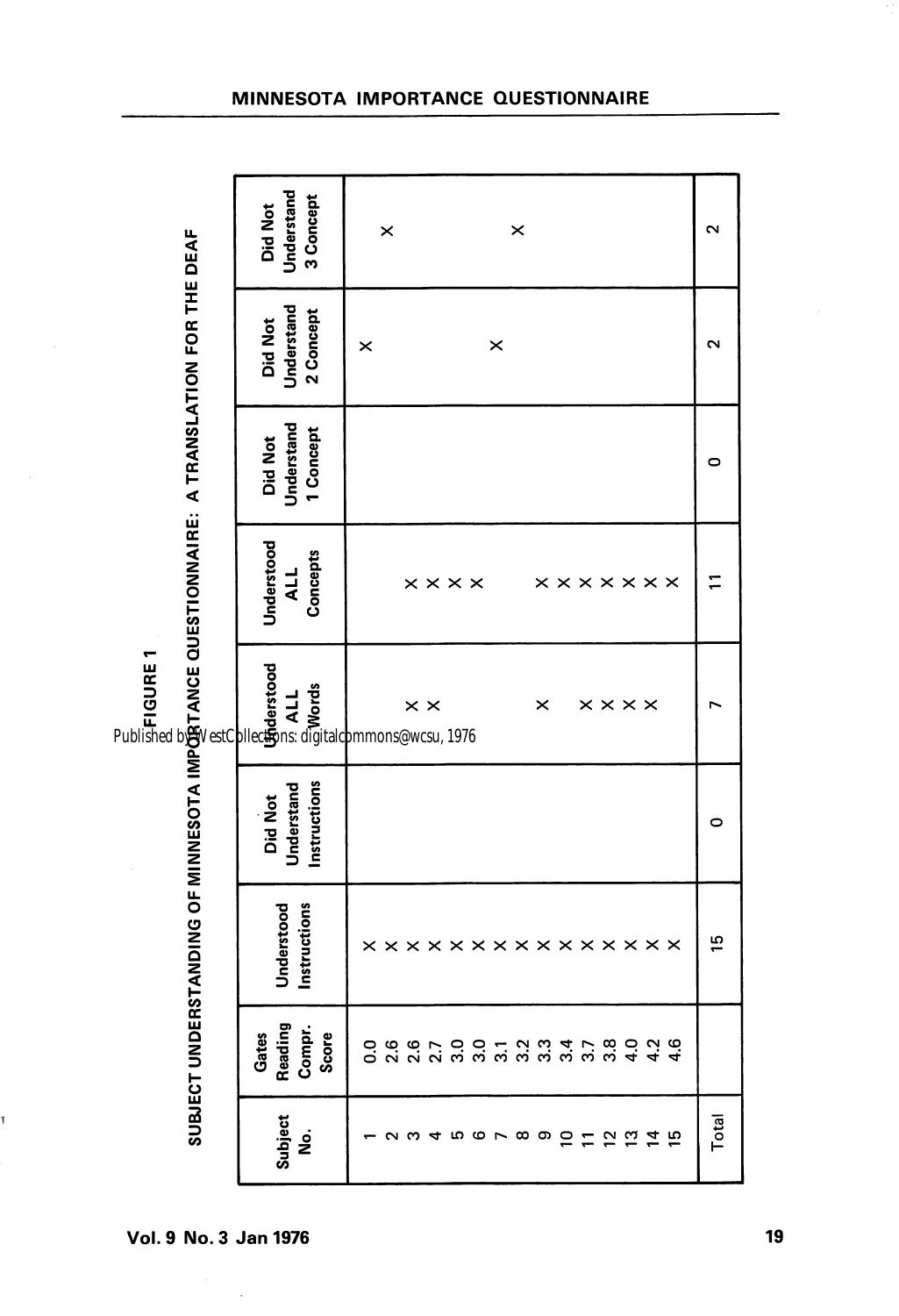is expected that its use by skilled examiners, or interpreters, also would allow less literate deaf people to benefit from the information provided by the Minnesota Importance Questionnaire.

#### SUMMARY

Because the Minnesota Importance Questionnaire may be a valuable tool for vocational counselors with deaf people provided the reading base is simplified, a translation was made, reducing the reading level from about grade five to grade 3.3. The instructions, the twenty concepts with their introductory phrase, and a sample test were given to a small number of post high school vocational students with reading comprehension scores between grades 2.6 and 4.6. Seventy-four percent of the students understood the test well. The other twenty-six percent understood it well enough to be used with caution. No thorough validating or standardizing has been done.

#### REFERENCES

- Brill, R.G. The relationship of Wechsler IQs to academic achievement among deaf students. Exceptional Child, 1962, 28, 315-321.
- Boatner, E., Stuckles, E., and Moores, D. Occupational Status of Young Deaf Adults in New England. West Hartford, Conn.: American School for the Deaf, 1964.
- Gay, E., Weiss, D., Hendel, D., Dawis, R., and Loftquist, L. Manual for the Minnesota Importance Questionnaire. Minnesota Studies in Vocational Rehabilitation, 1971,25.
- Graham, E.E., and Shapiro, E. Use of the performance scale of the Wechsler Performance Scale for Children with the deaf child. Journal of Consulting Psychology, 1953, 5, 396-398.
- Hammermeister, F. Reading achievement in deaf adults. American Annals of the Deaf, 1971, 116, 1, 25-28.
- Levine, E.S. Youth in a Soundless World. New York: New York University Press, 1956.
- Levine, E.S., and Wagner, E.E. Personality patterns of deaf persons: An interpretation based on research with the Hand Test. Perceptual and Motor Skills, 1974, 39, 1167-1236.
- Levine, E.S. Psychological evaluation of the deaf client. In Bolton, B. (Ed.) Measurement and Evaluation in Rehabilitation. Springfield, 111.: Charles C Thomas, 1975.
- Pinter, R. and Patterson, D.G. Learning tasks for deaf children. Psychological Monographs, 1921,29, 132.

8